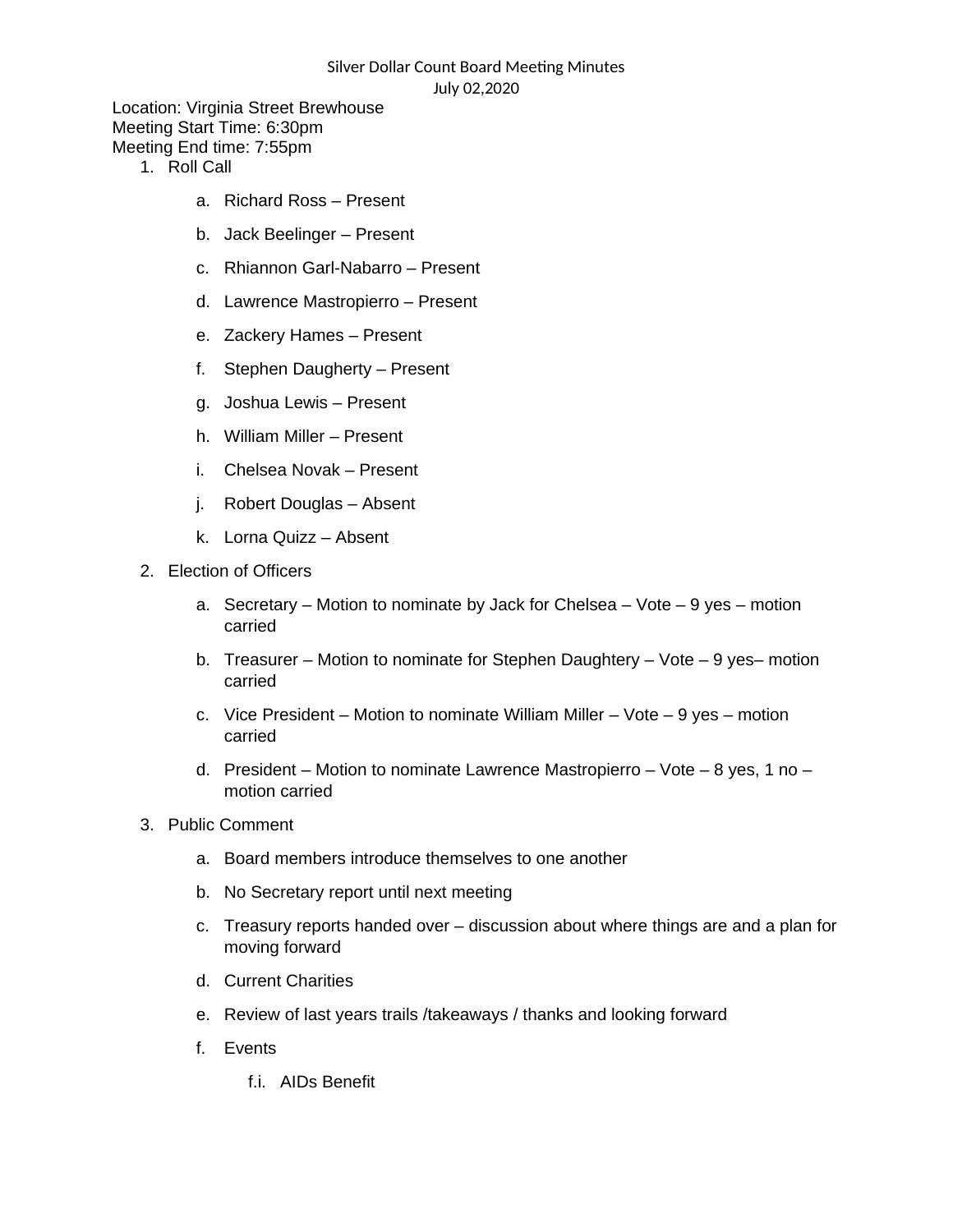## Silver Dollar Count Board Meeting Minutes July 02,2020

Location: Virginia Street Brewhouse Meeting Start Time: 6:30pm Meeting End time: 7:55pm

- f.ii. Monarch Bingo
- f.iii. Monarch Show
- f.iv. Closet ball
- g. Protocols / with the board
	- g.i. Board Presents at events
	- g.ii. Getting more community involvement
	- g.iii. Board Member decorum
	- g.iv. Policy and Procedures were reviews last year -Zackery can provide that draft
	- g.v. Code of Conduct Handout
		- g.v.1. Motion to have all sitting board members sign as a comment of how they should act with the intention of having this code of conduct incorporated into the official policies and procedures by Joshua – two members second – all in favor – unanimous
		- g.v.2. Members signed and turned into the secretary
- 4. Reading of the Votes from Election
	- a. William reads our results and turns paperwork to the secretary
- 5. Review Committee Membership for the Reign
	- a. Finance Chair William Other Steve, Joshua, Zackery
		- a.i. UNR Scholarship where it might be at and going forward what is needed
	- b. Policy / Procedure Chair Chelsea Other Zackery, Jack, Rhiannon, Steve, Joshua
	- c. Sound Chair William
	- d. Website -Chair Rhiannon Other Zackery
		- d.i. Robert has original Matriarch's characters
	- e. Complaint (Grievance) Chair Chelsea Other Richard, Jack, Joshua, Steve, Rhiannon
		- \*\*\* Added \*\*\*
	- f. Court meetings would like to be seen in the future